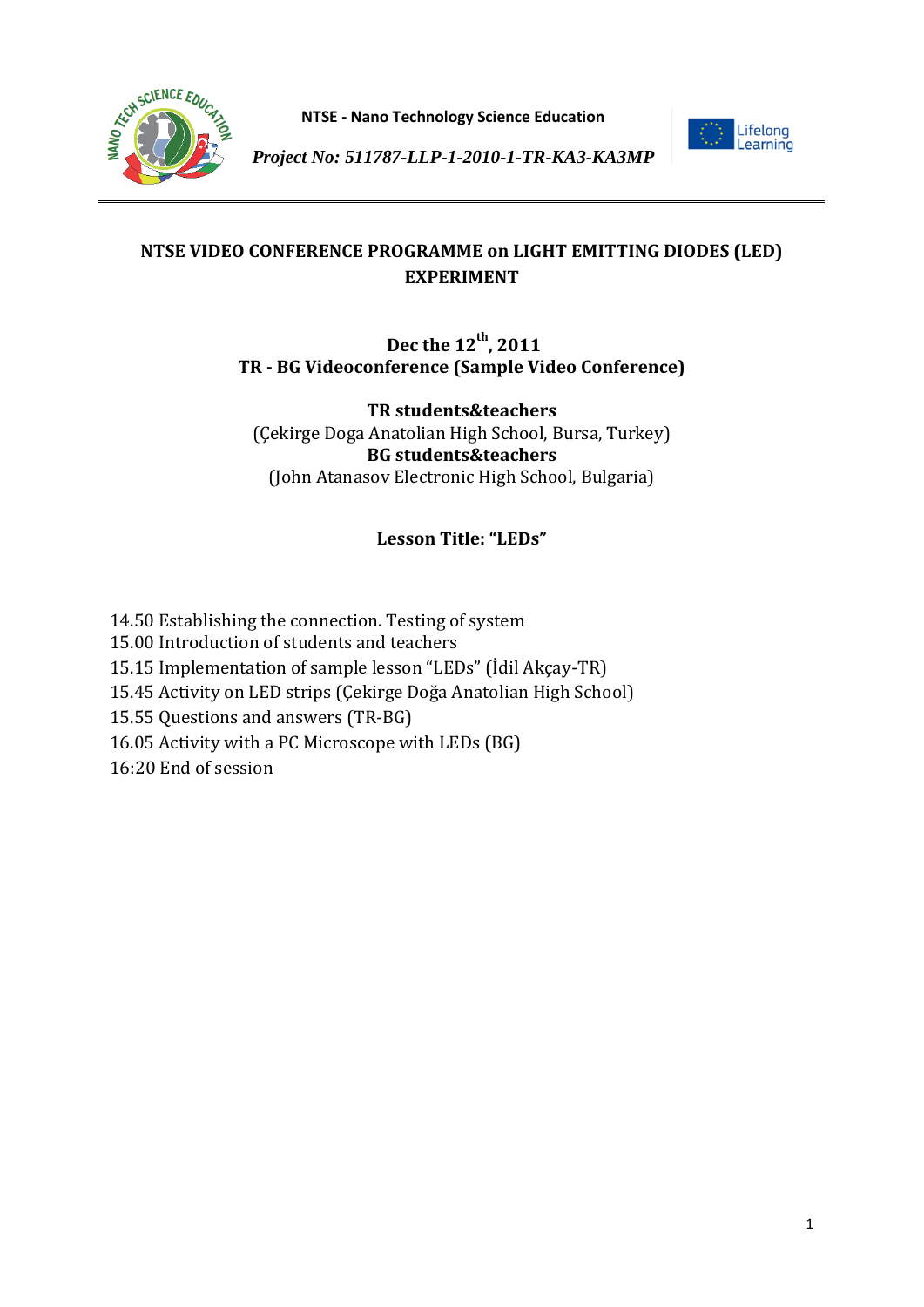



*Project No: 511787-LLP-1-2010-1-TR-KA3-KA3MP*

# **NTSE VIDEO CONFERENCE PROGRAMME on NANOCRYSTAL FABRICATION EXPERIMENT**

# **May the 14th, 2012 TR - BG Videoconference**

**TR students&teachers** (Acarkent Doga Anatolian High School, İstanbul, Turkey) **BG students&teachers** (John Atanasov Electronics High School, Bulgaria)

# **Lesson Title: "Nanocrystal Fabrication"**

14:50: Establishing the connection. Testing of system

15.00 : Introduction of the Nano Crystal fabrication (Idil Akçay - Doga Schools) 15:30: Tooth pick activity (Acarkent Doga Highschool & John Atanasov Electronic High School 15.45: Discussions. Section for questions and answers (TR & BG)

15.55: Evaluation of the activity

16.00: Student presentation (BG)

16:30: Ending of the Session

# **NTSE VIDEO CONFERENCE PROGRAMME on LOTUS EFFECT**

## **May the 14th, 2013 TR - IT Videoconference**

### **TR students&teachers** (Acarkent Doga Primary School, İstanbul, Turkey) **IT students&teachers** (Scuola Primaria San Tarcisio di Ercolano (NA), Italy)

# **Lesson Title: "Lotus Effect"**

14.50 Establishing the connection. Testing of system

- 15.00 Introduction of the students and teachers
- 15.10 Implementation of Lotus Effect 3 experiments(Ercan Tatlı, Doğa Schools)
- 15:40 Question and answers (TR-IT)
- 15.50 End of session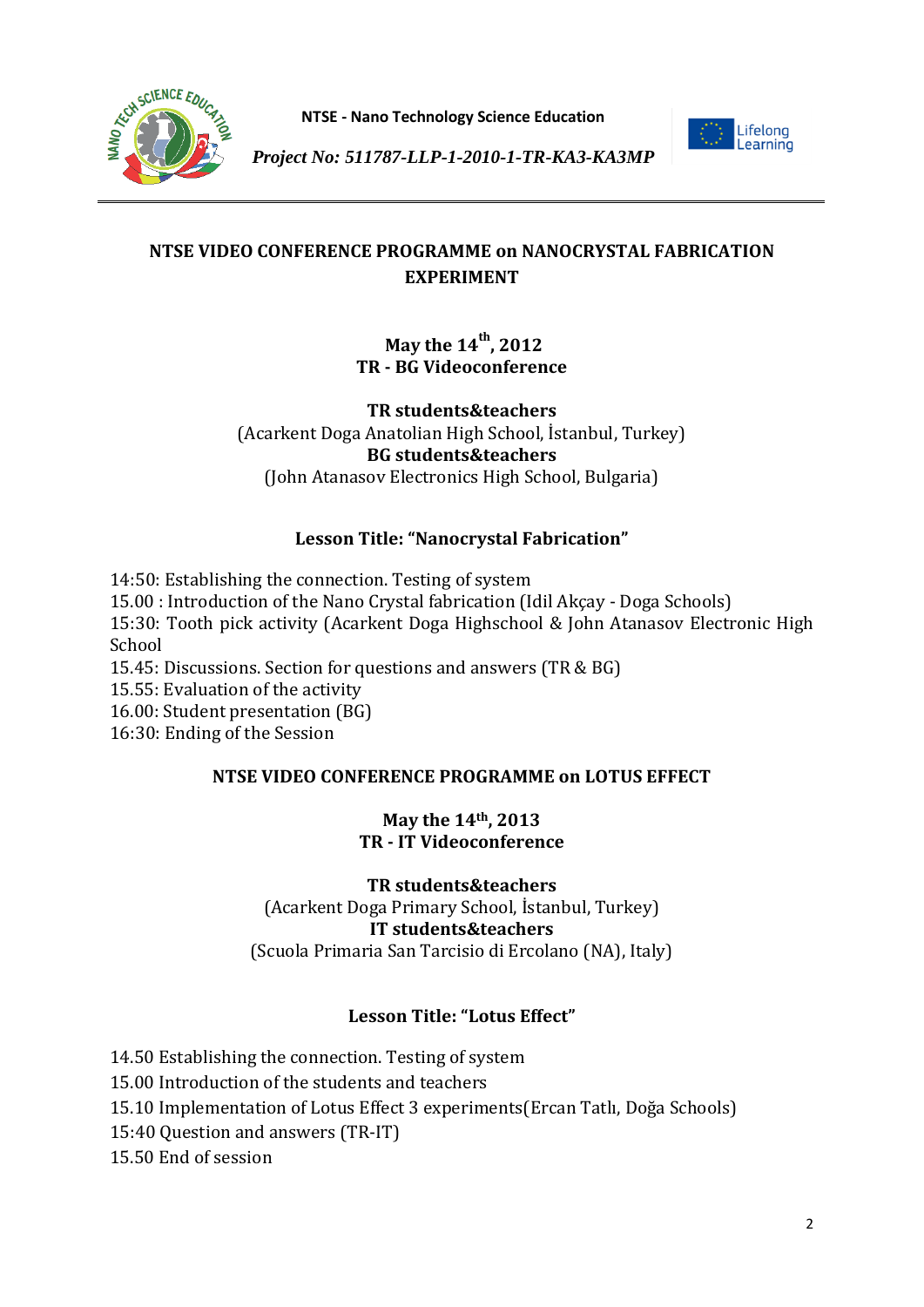



*Project No: 511787-LLP-1-2010-1-TR-KA3-KA3MP*

# **NTSE VIDEO CONFERENCE PROGRAMME on UNDERSTANDING NANOSCALE EXPERIMENT**

## **June, 2013 TR – BG Videoconference**

**TR students&teachers** ( Çekirge Doğa Anatolian High School, Bursa Turkey) **BG students&teachers** (John Atanasov Electronics High School, Bulgaria)

# **Lesson Title: "Understanding Nanoscale"**

14.50 Establishing the connection. Testing of system 15.00 Introduction of the students and teachers 15.10 Implementation of Understanding Nanoscale Experiment (İdil Akçay, Doğa Schools) 15:40 Question and answers (TR-BG)

15.50 End of session

# **NTSE VIDEO CONFERENCE PROGRAMME on NANOTECHNOLOGY and UNDERSTANDING NANOSCALE EXPERIMENT**

## **June, 2013 TR – IT Videoconference**

### **TR students&teachers** ( Çekirge Doğa Anatolian High School, Bursa Turkey) **IT students&teachers** ( Liceo Scientifico Statale "Arturo Labriola" of Napoli-IT)  **Lesson Title: "Understanding Nanoscale"**

14.50 Establishing the connection. Testing of system 15.00 Introduction of the students and teachers 15.10 Introduction of Nanotechnology and Understanding Nanoscale Experiment (İdil Akçay, Doğa Schools) 15:25 Question and answers (TR-IT) 16.00 End of session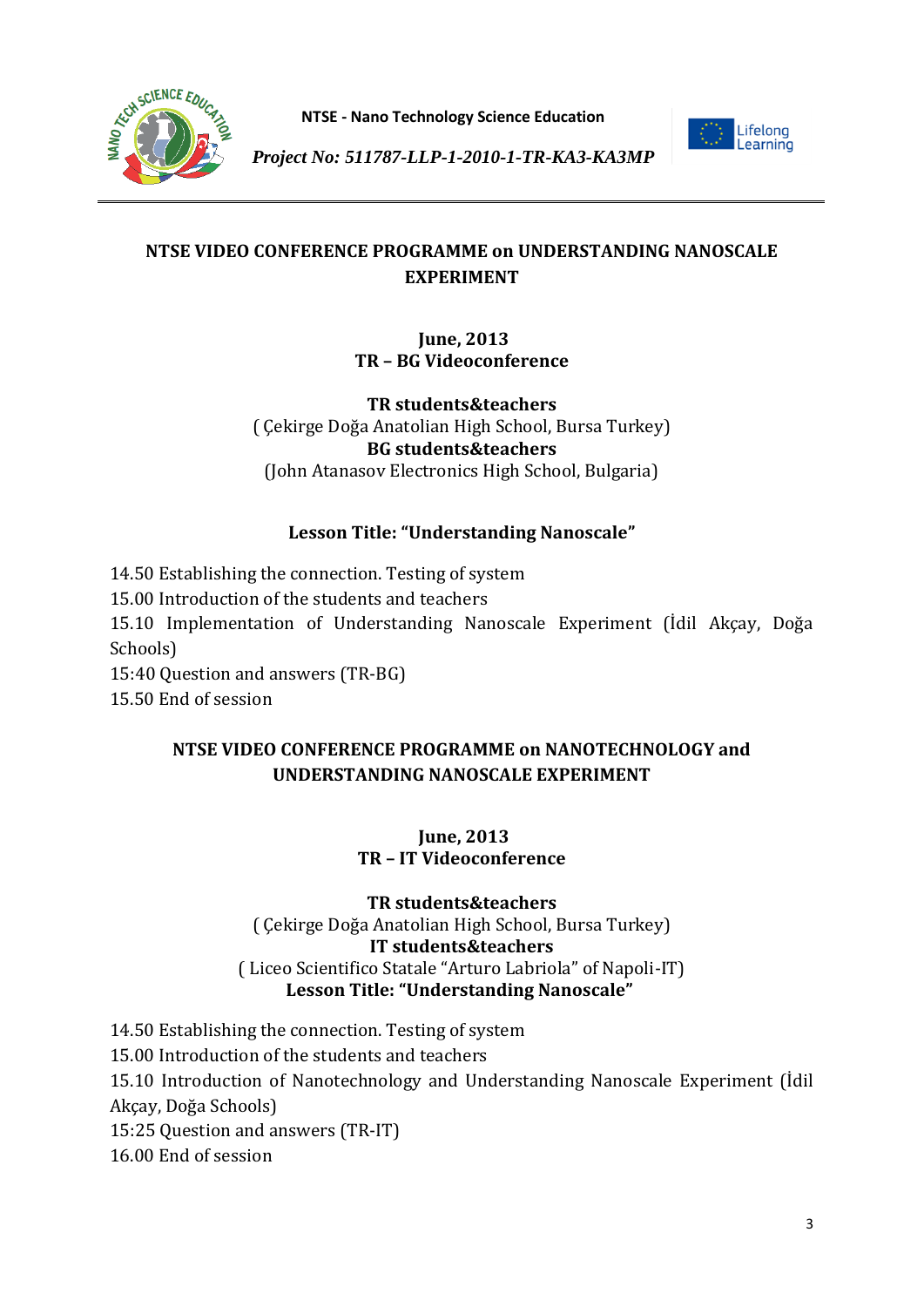



*Project No: 511787-LLP-1-2010-1-TR-KA3-KA3MP*

#### **NTSE VIDEO CONFERENCE PROGRAMME on IS THERE ANY LOTUS EFFECT AROUND US?**

**December the 6th, 2013 RO - IT Videoconference 2 Videoconference Sessions starting at 11 C.E.T. RO Primary School Teacher: Ştefan Georgiana**  (Şcoala "Ioan Alexandru Brătescu Voineşti" Târgovişte, Romania) **IT School Teacher: Francesca Borrelli**  (Scuola Primaria Paritaria San Tarcisio, Italy) **RO young students' level: 3rd form - 9/10 years old IT young students' level: 5th form - 10/11 years old** 

## **Lesson Title: Is there any Lotus effect around us?**

### **Session I**

10.50 Establishing the connection. Testing of system

11.00 Starting of the activity (RO). Presenting the Lotus flower by the Romanian teacher

11.04 Observing at optical microscopes the Lotus leave structure by young students

11.10 Explanations and discussions. Section for questions and answers (RO & IT)

11.15 Explaining the particular phenomena of floating of a needle on the surface of water. Experimenting

11.23 Discussions. Section for questions and answers (RO & IT)

11.28 Watching the *Lotus Effect* videoclip (from the NTSE Virtual Lab)

11.34 Experimenting the Lotus Effect using Lotus leaves, water and oil

11.44 Discussions. Section for questions and answers (RO & IT)

11.50 Ending of the Session I

Break

## **Session II**

12.00 Establishing the connection. Starting of the activity (IT). Presenting the content of the activity by the Italian teacher

12.05 Watching the *Hydrophobic Paper* videoclip (from the NTSE Virtual Lab)

12.10 Experimenting with water colors, color pencils, paper, baking paper, special prepared paper with "nano-spray"

12.20 Discussions. Section for questions and answers (IT & RO)

12.26 Evaluation of the whole activity (in IT and RO).

12.36 Conclusions related to the activity (IT & RO)

12.45 Ending of the Session II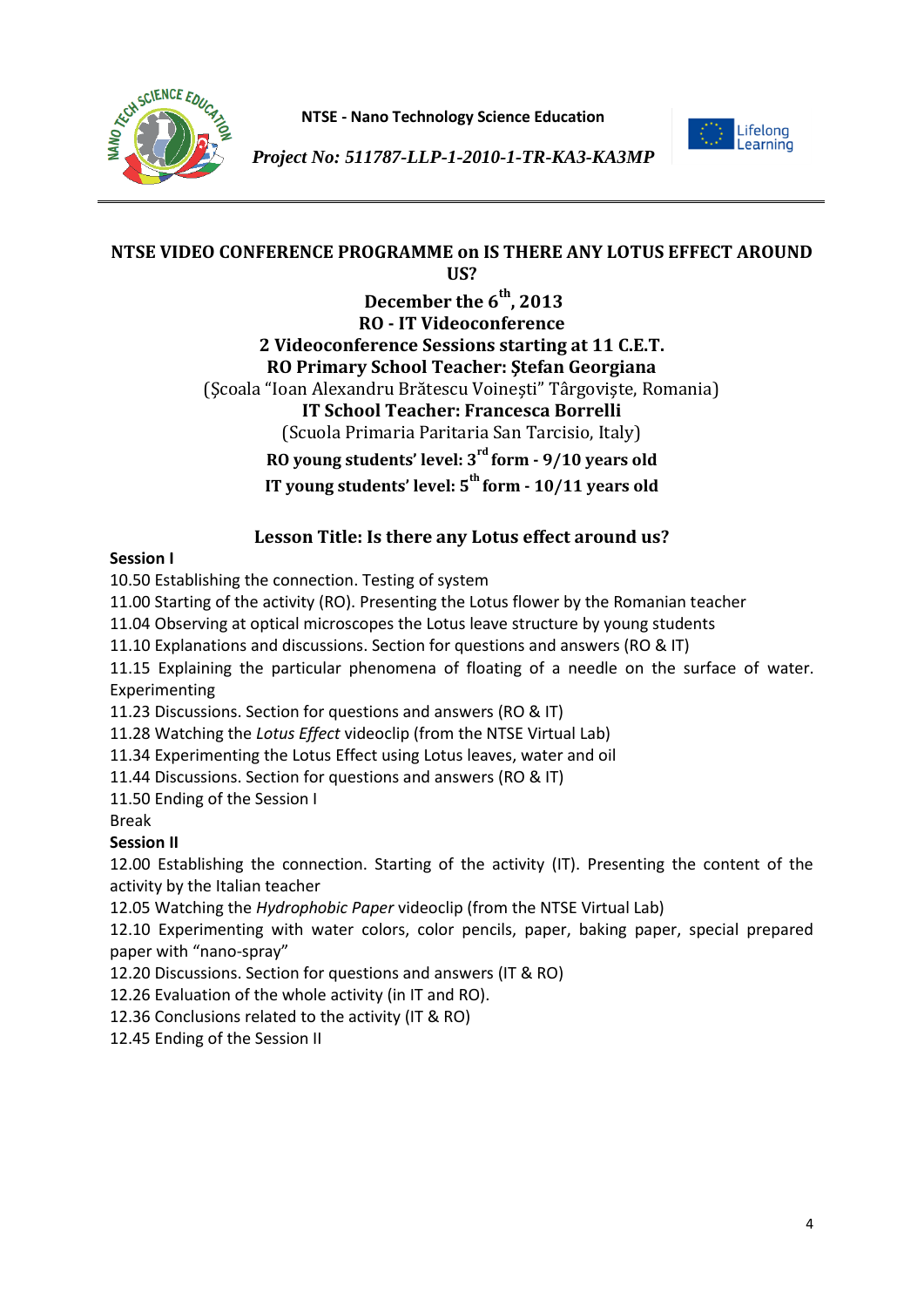



*Project No: 511787-LLP-1-2010-1-TR-KA3-KA3MP*

## **NTSE VIDEO CONFERENCE PROGRAMME on THE WORLD ON NANOMATERIALS**

## **December the 16th, 2013 TR - RO Videoconference Videoconference Session starting at 3 p.m. C.E.T. TR Contact Point: İdil Akçay**  (Doga Schools, Turkey) **RO Contact Point: Mihai Bîzoi**  (Universitatea Valahia din Târgovişte, Romania) **Level of participants: University students (Master students / Prospective teachers) Activity Title: The World of Nanomaterials**

14.50 Establishing the connection. Testing of system

15.00 Introduction in the World of Nanomaterials (Andrei Chilian - Universitatea Valahia din Târgovişte)

15.15 Allotropes of Carbon - Carbon Nanotubes. Watching the *Carbon Nanotubes* videoclip (from the NTSE Virtual Lab) (İdil Akçay - Doga Schools)

15.30 Allotropes of Carbon - Fullerenes (Andrei Chilian - Universitatea Valahia din Târgovişte)

15.45 Discussions. Section for questions and answers (TR & RO)

15.55 Evaluation of the activity

16.00 Ending of the Session

### **NTSE VIDEO CONFERENCE PROGRAMME on NANOCOMPOSITES**

**December the 13th, 2013**

## **BG - GR Videoconference Videoconference Session starting at 4 p.m. E.E.T.**

**TR Contact Point: Eleni Papananou**

### (FORTH, GREECE)

## **BG Contact Point: Irina Kostadinova and Alexander Angelov**

### (2nd English Language School, Sofia and CCTA)

## **Level of participants: 12th grade students and Ph.D student (as scientist) Activity Title: Nanocomposites and nano-materials application on practice**

16:00 – 16:15 Start and introduction

16:15-17:00 Q&A session

17:00 – 17:15 conclusion in the classroom

17:15 – end of session

Full protocol and recording of the meeting is available in the podcasting room.